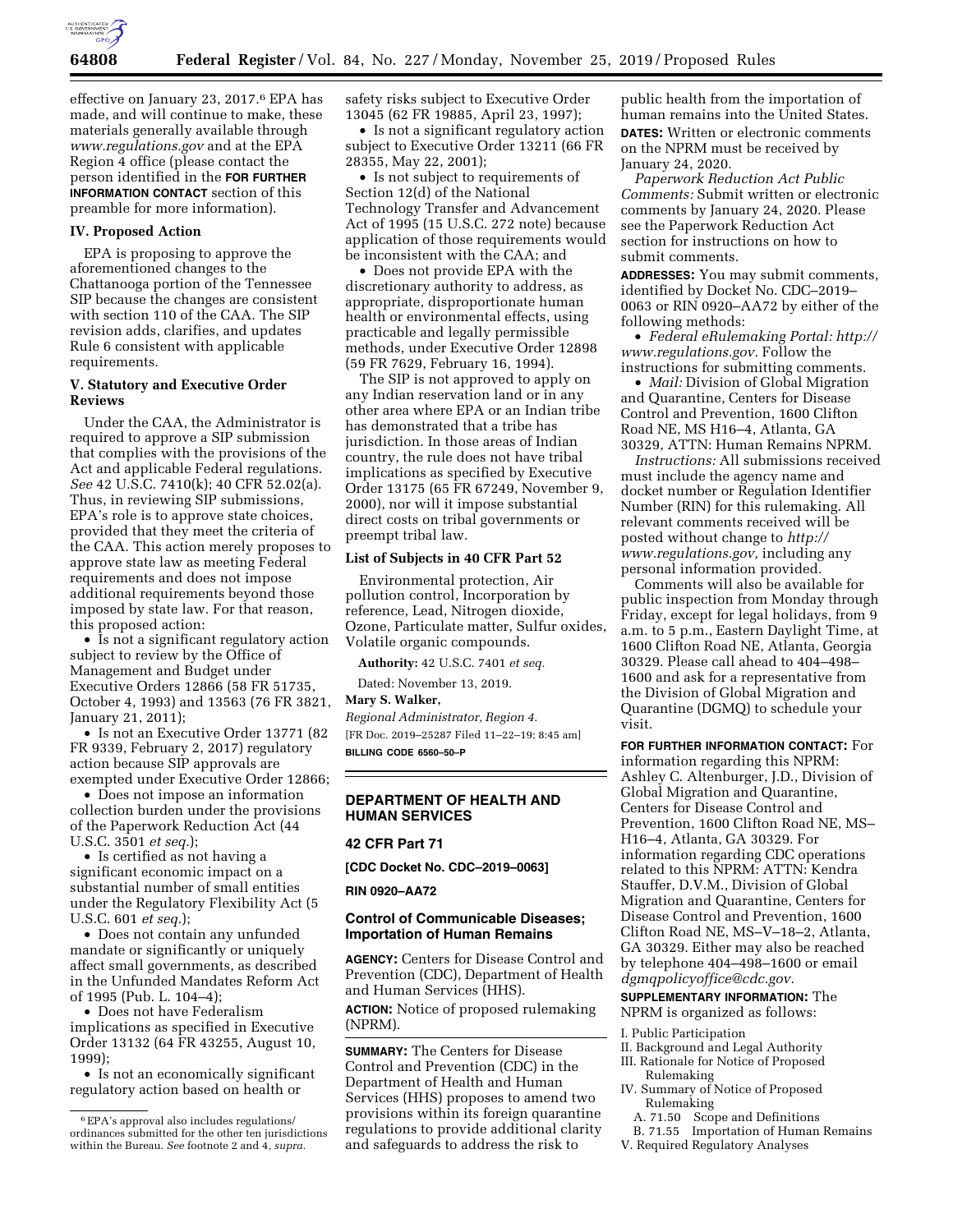- A. Executive Orders 12866 and 13563 B. Executive Order 13771
- 
- C. The Regulatory Flexibility Act
- D. Paperwork Reduction Act of 1995 E. National Environmental Policy Act (NEPA)
- F. E.O. 12988: Civil Justice Reform
- G. E.O. 13132: Federalism
- H. Plain Language Act of 2010

## **I. Public Participation**

Interested persons or organizations are invited to participate in this rulemaking by submitting written views, recommendations, and data on all aspects of the proposed rule. Comments received should reference a specific portion of the rule, and inclusion of any attachments and other supporting materials are part of the public record and subject to public disclosure. Do not include any information in your comment or supporting materials that you consider confidential or inappropriate for public disclosure. HHS/CDC will carefully consider and address all comments submitted and may revise the content of the rule as appropriate at the final rulemaking stage. HHS/CDC will publish a final rule after the comment period that reflects any content changes made as a result of comments received.

# **II. Background and Legal Authority**

The primary legal authorities supporting this rulemaking are sections 361 and 362 of the Public Health Service Act (42 U.S.C. 264 and 265). Section 361 authorizes the Secretary<sup>1</sup> of HHS to make and enforce such regulations as in the Secretary's judgment are necessary to prevent the introduction, transmission, or spread of communicable diseases from foreign countries into the states or possessions of the United States or from one state or possession into any other state or possession.

Section 361(a) (42 U.S.C. 264(a) does not limit the types of communicable diseases for which regulations may be enacted, but applies to all communicable diseases that may impact human health. Section 361(a) also authorizes the Secretary to promulgate and enforce a variety of public health

regulations to prevent the spread of communicable diseases including regulations relating to: Inspection, fumigation, disinfection, sanitation, pest extermination, destruction of animals or articles found to be sources of dangerous infection to human beings, and other measures.

CDC regulations currently define ''communicable disease'' as an illness due to a specific infectious agent or its toxic products which arises through transmission of that agent or its products from an infected person or animal or a reservoir to a susceptible host, either directly or indirectly through an intermediate animal host, vector, or the inanimate environment. *See* 42 CFR 70.1 and 71.1. HHS/CDC is not proposing any changes to this definition but has included this information for background only.

Under 42 CFR 71.55, CDC's Division of Global Migration and Quarantine (CDC/DGMQ) regulates human remains that are imported into the United States primarily for burial, entombment, or cremation (hereinafter ''final resting''). CDC/DGMQ is also authorized under 42 CFR 71.32(b) to take public health measures, including detention, at ports of entry whenever there is ''reason to believe that any arriving carrier or article or thing onboard a carrier is or may be infected or contaminated with a communicable disease.'' Under the authority of 42 CFR 71.32(b) and 42 CFR 71.55, CDC has issued guidance regarding the importation of human remains.2

Under the authority of 42 CFR 71.54, CDC's Division of Select Agents and Toxins (CDC/DSAT) issues permits for imported infectious biological agents, infectious substances, and vectors (which includes human remains and body parts) that are known to or reasonably suspected of containing an infectious biological agent.

Section 362 (42 U.S.C. 265) authorizes the HHS Secretary 3 to issue regulations authorizing the suspension of entries and imports into the United States based on the presence of a communicable disease in a foreign country or place.

Regulations at 42 CFR 71.63 authorize the CDC Director to suspend entries and imports into the United States of animals, articles, or things from designated foreign countries or places

whenever the Director determines that such an action is necessary to protect public health. Such an action must be based on a finding that there exists in a foreign country or place a communicable disease that would threaten U.S. public health and that the entry or import of that animal, article, or thing from that country or place increases the risk that the communicable disease may be introduced, transmitted, or spread into the United States. Under such circumstances, the Director will designate the foreign countries or places and the period of time or conditions under which the introduction of imports into the United States will be suspended.

HHS/CDC recognizes that other Federal agencies may have equities in the importation or transportation of human remains or other infectious substances. These other Federal agencies include the U.S. Department of Defense (DOD), which oversees the repatriation of remains of U.S. service personnel; the U.S. Department of State (DOS), which assists in the repatriation of remains of U.S. citizens who die overseas; the Department of Transportation, which oversees transportation safety, including the transportation of hazardous materials; and the Department of Homeland Security (DHS), Transportation Security Administration (TSA) which oversees a variety of activities relating to transportation security. Nothing in this NPRM is intended to alter or conflict with statutory provisions, regulations, orders, or directives of these agencies.

# **III. Rationale for Notice of Proposed Rulemaking**

HHS/CDC's role is to ensure that human remains imported into the United States do not contain a communicable disease or an infectious biological agent that could threaten public health. In recent years, HHS/CDC has received an increased number of notifications regarding the importation of body parts that are improperly packaged (*e.g.,* contained in garbage bags or coolers susceptible of leaking fluid) or that lack proper documentation (*e.g.,* importers stating only that the remains are to be used for ''training.'').456 In some cases, importers have misrepresented the contents of the

<sup>1</sup> 42 U.S.C. 264 and 265 by their terms grant authority to the U.S. Surgeon General. The Reorganization Plan No. 3 of 1966 abolished the Office of the Surgeon General and transferred the Surgeon General's functions to the Secretary of Health, Education, and Welfare (now Secretary of HHS). 31 FR 8855, 80 Stat. 1610 (Jun. 25, 1966). The Secretary of Health, Education, and Welfare was redesignated the Secretary of Health and Human Services by section 509(b) of Public Law 96–88, 93 Stat. 695 (codified at 20 U.S.C. 3508(b)). Although the Office of the Surgeon General was re-established in 1987, the Secretary of HHS has retained the Secretary's authorities under 42 U.S.C. 264 and 265.

<sup>2</sup>*[https://www.cdc.gov/importation/human](https://www.cdc.gov/importation/human-remains.html)[remains.html.](https://www.cdc.gov/importation/human-remains.html)* 

<sup>3</sup>The functions of the President under sections 362 and 364(a) of the Public Health Service Act (42 U.S.C. 265 and 267(a)) have been assigned to the HHS Secretary. *See* Exec. Order 13295 (Apr. 4, 2003), as amended by Exec. Order 13375 (Apr. 1, 2005) and Exec. Order 13674 (July 31, 2014).

<sup>4</sup>*[https://www.washingtonpost.com/news/](https://www.washingtonpost.com/news/morning-mix/wp/2016/03/26/the-husband-and-wife-duo-who-allegedly-dismembered-diseased-bodies-and-sold-them-for-profit/)  [morning-mix/wp/2016/03/26/the-husband-and](https://www.washingtonpost.com/news/morning-mix/wp/2016/03/26/the-husband-and-wife-duo-who-allegedly-dismembered-diseased-bodies-and-sold-them-for-profit/)[wife-duo-who-allegedly-dismembered-diseased](https://www.washingtonpost.com/news/morning-mix/wp/2016/03/26/the-husband-and-wife-duo-who-allegedly-dismembered-diseased-bodies-and-sold-them-for-profit/)[bodies-and-sold-them-for-profit/](https://www.washingtonpost.com/news/morning-mix/wp/2016/03/26/the-husband-and-wife-duo-who-allegedly-dismembered-diseased-bodies-and-sold-them-for-profit/).* 

<sup>5</sup>*[https://www.reuters.com/investigates/special](https://www.reuters.com/investigates/special-report/usa-bodies-brokers/)[report/usa-bodies-brokers/.](https://www.reuters.com/investigates/special-report/usa-bodies-brokers/)* 

<sup>6</sup>*See also data in economic analysis below.*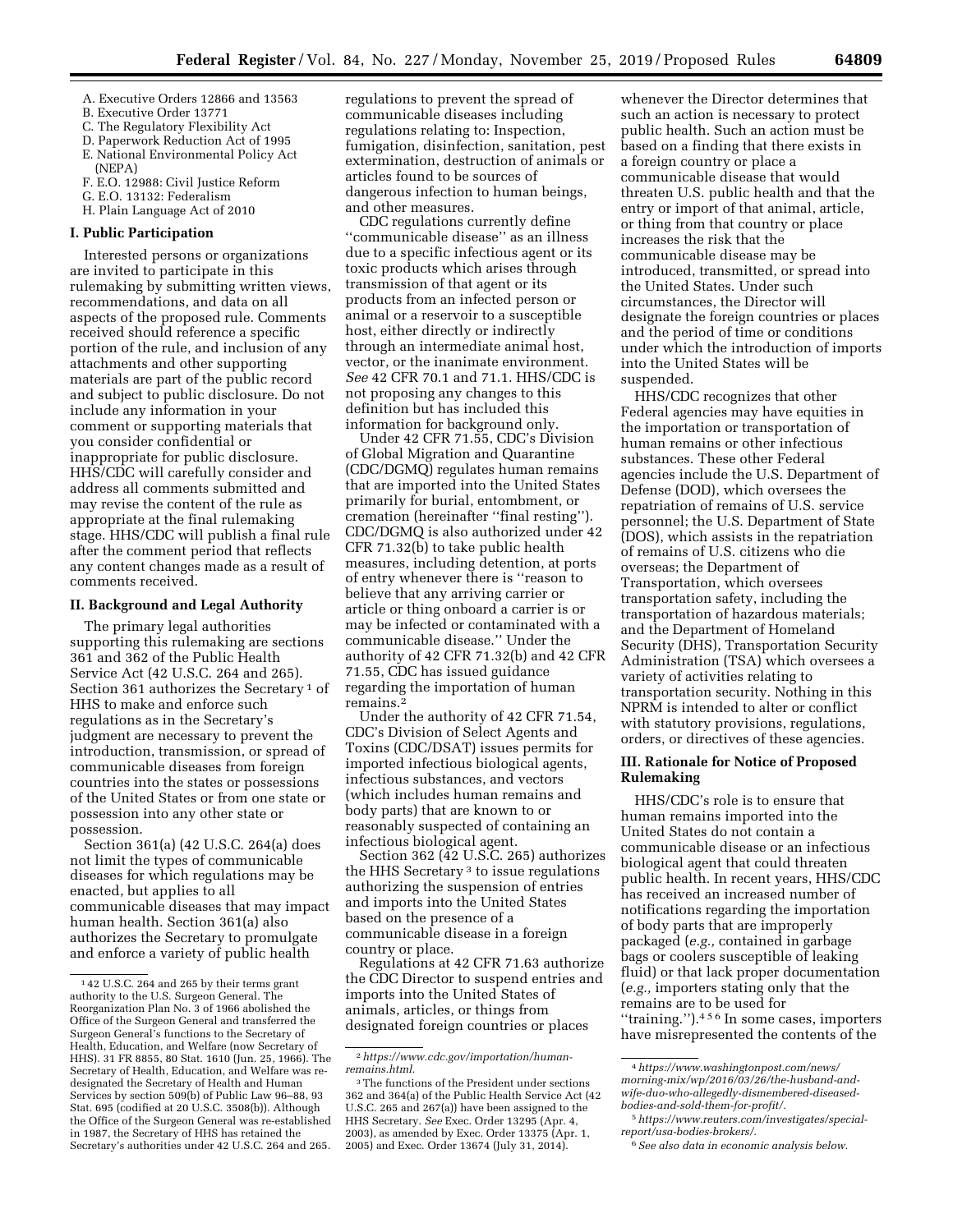package or the remains were found to be **leaking** 

HHS/CDC has two regulatory provisions that control the safe importation of human remains into the United States:

• Under § 71.54, CDC requires an import permit for the importation of a whole body or body part that is known to contain or reasonably suspected of containing an infectious biological agent.

• Under current § 71.55, CDC requires that imported human remains be cremated, or properly embalmed and placed in a hermetically sealed casket, or accompanied by a permit issued by the CDC Director if the cause of death was a quarantinable communicable disease.

Because both § 71.54 and 71.55 are applicable to imported human remains, U.S. Customs and Border Protection (CBP) agents often hold bodies and body parts for several days at the port of entry until a determination is made as to which regulatory provision should apply. In the past, while CDC has published guidance to its website, it now believes that further rulemaking is needed to address these concerns. Therefore, HHS/CDC is now proposing to formally amend its regulations to codify current policy, to clarify roles and responsibilities, and to better inform importers what requirements may apply, including when a permit may be needed. These changes are not intended to affect the operations of other Federal partners who have equities in either the importation of human remains or the regulation of such imports.

## **IV. Summary of Notice of Proposed Rulemaking**

# *A. 71.50 Scope and Definitions*

Through this NPRM, HHS/CDC is proposing to include four new definitions under 42 CFR 71.50, *Scope and definitions,* which is applicable to importations under part 71 subpart F: ''death certificate,'' ''human remains,'' ''importer,'' and ''leak-proof container.'' We welcome public comment on all proposed definitions.

HHS/CDC proposes to define *death certificate,* for purposes of this regulation, to mean an official government document that certifies that a death has occurred and provides identifying information about the deceased, including (at a minimum) name, age, and sex. The document must also certify the time, place, and cause of death (if known). If the official government document is not written in English, then it must be accompanied by an English language translation of the official government document, the authenticity of which has been attested to by a person licensed to perform acts in legal affairs in the country where the death occurred. In lieu of a death certificate, a copy of the Consular Mortuary Certificate and the Affidavit of Foreign Funeral Director and Transit Permit, shall together constitute acceptable identification of human remains.

By clearly enumerating these data elements, HHS/CDC will be better able to verify a body being imported for final resting matches the description on the death certificate. Further, by proposing to require that the document either be written in English or accompanied by a translation, this definition will facilitate importation into the U.S. CDC will work with DOS to the ensure that the Consular Mortuary Certificate continues to identify whether the individual died of a communicable disease so that a public health risk assessment can be conducted before importation.

HHS/CDC proposes to define *human remains,* for purposes of this regulation, to mean a deceased human body or any portion of a deceased human body, except:

• Clean, dry bones or bone fragments; human hair; teeth; fingernails or toenails; or

• A deceased human body and portions thereof that have already been fully cremated prior to import; or

• Human cells, tissues or cellular or tissue-based products (HCT/Ps) intended for implantation, transplantation, infusion, or transfer into a human recipient.

This proposed definition excludes clean, dry bones or bone fragments, human hair, teeth, fingernails or toenails and fully cremated bodies or portions thereof because these items do not contain body fluids and therefore are not considered to pose a threat to public health. By narrowing this definition, HHS/CDC is also able to convey which portions of the dead body it intends to regulate. For purposes of this regulation, the proposed definition also excludes HCT/Ps intended for implantation, transplantation, infusion, or transfer into a human recipient because these items are regulated by a separate HHS agency (the Food and Drug Administration).

HHS/CDC proposes to define *importer,* for purposes this regulation, as any person importing or attempting to import an item regulated under the subpart.

This proposed definition will be applicable to all provisions under subpart F of 42 CFR part 71. ''Person'' is currently defined under § 71.50 as any individual or partnership, firm, company, corporation, association, organization, or similar legal entity, including those that are not-for-profit. No changes will be made to the definition of ''Person.''

HHS/CDC is proposing to replace the current requirement that remains be contained within a ''hermetically sealed casket'' with a requirement and definition of *leak-proof container,*  defined for the purposes of this regulation, as a container that is puncture-resistant and sealed in a manner so as to contain all contents and prevent leakage of fluids during handling, storage, transport, or shipping, such as:

• A double-layered plastic, punctureresistant body bag (*i.e.,* two sealed body bags, one inside the other),

• A casket with an interior lining certified by the manufacturer to be leakproof and puncture-resistant, or

• A sealed metal body-transfer case. This will ensure that importers are aware that coolers, garbage bags, and similar non-leak-proof containers are not acceptable because these items do not prevent the leakage of fluids used to transport human remains.

# *B. 71.55 Importation of Human Remains*

To best reflect current practice, HHS/ CDC proposes to rename current 42 CFR 71.55 ''Dead Bodies'' to ''Importation of Human Remains'' to clarify that our authority extends to portions of the human body, and not only to ''dead bodies'' as a whole, as well as to highlight the difference in documentation needed between human remains imported for final resting (under § 71.55) and human body parts primarily imported for other reasons, which may fall under § 71.54 ''Import regulations for infectious biological agents, infectious substances, and vectors.''

Under proposed 42 CFR 71.55(a), all human remains intended for import into the United States and those transiting through the United States *en route* to a foreign destination must be contained in a leak-proof container that is packaged and shipped in accordance with all applicable legal requirements. This requirement will ensure that individuals handling the packages of human remains are not exposed to body fluids that may contain an infectious biological agent or embalming material, regardless of whether the remains are intended for importation or are in transit through the United States. HHS/ CDC also proposes to eliminate specific requirements under current § 71.55 that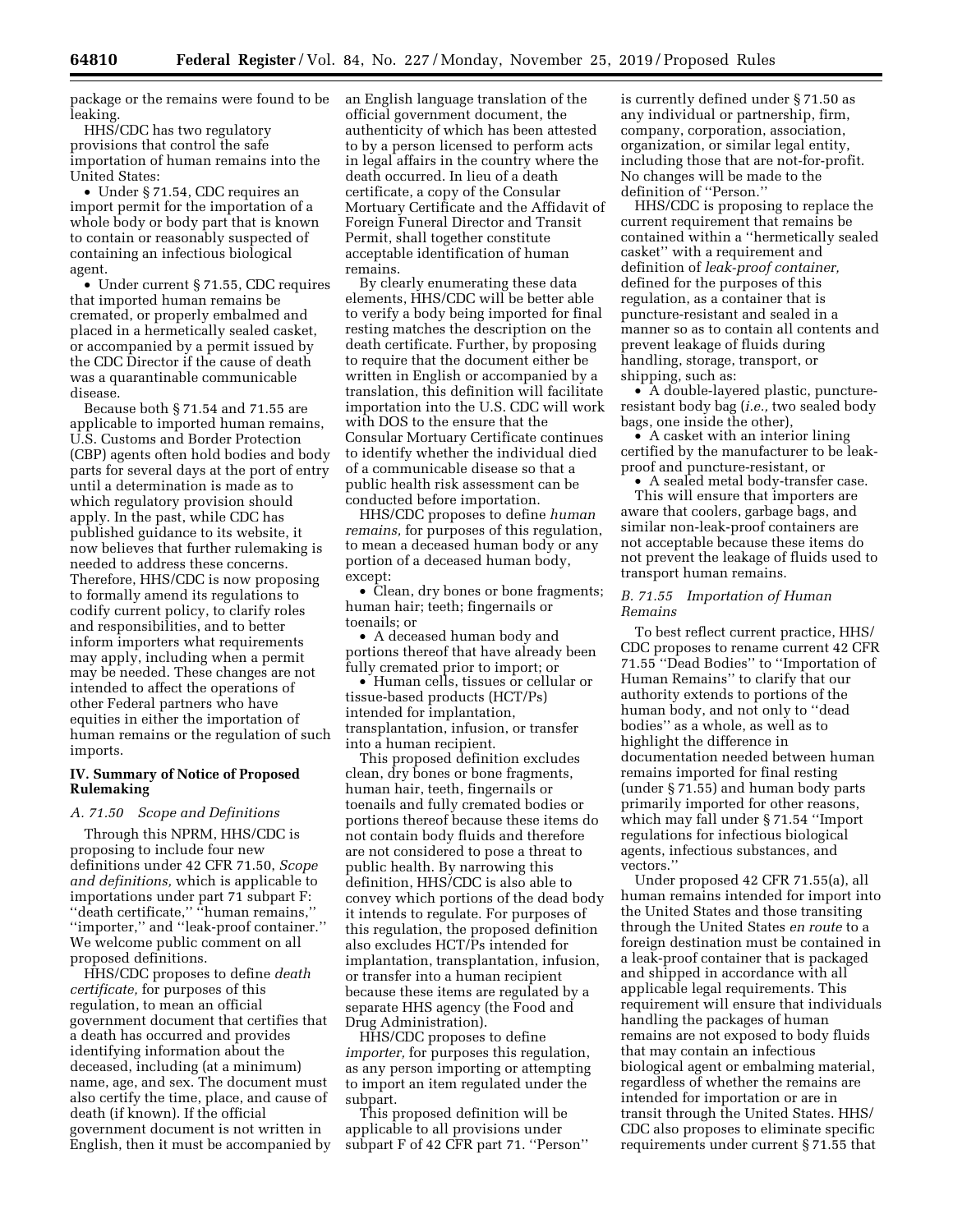human remains of a person who died of a quarantinable communicable disease be ''embalmed'' and placed into a ''hermetically sealed casket'' because this no longer reflects current best practices and unnecessarily increases the burden on importers.

Proposed § 71.55(b) informs the public that imports of human remains known to contain or reasonably suspected of containing an infectious biological agent must abide by 42 CFR 71.54 to ensure that all measures are taken to protect U.S. public health. This includes remains known to contain or reasonably suspected of containing an infectious biological agent that have not or cannot be rendered noninfectious.

Under proposed  $\S 71.55(c)(1)(i)$ , to ensure that human remains imported for final resting enter only for the intended purpose, we have included a proposed requirement that such remains be consigned ''directly'' to a licensed mortuary, cemetery, or crematory. Section 71.55(c)(1)(ii), requires that these remains (unless embalmed) must also be accompanied by a death certificate or, if the death certificate is incomplete or missing, an importer certification statement confirming that the human remains are not known to contain or stating why the human remains are not reasonably suspected of containing an infectious biological agent. Such documentation ensures that the human remains do not pose a threat to public health because the decedent succumbed to a communicable disease, including a quarantinable communicable disease.

HHS/CDC is aware that certain Federal partners, such as DOD and DOS, may require that human remains of military or civilian personnel continue on to a place of final resting outside of the United States after the remains are transported into the United States. Such a transport will not be deemed an ''import'' under this provision and therefore will not be subject to the requirement that remains be consigned ''directly'' to a licensed mortuary, cemetery, or crematory, because the remains are ''transiting'' through the United States *en route* to final destination. Under this proposal, HHS/ CDC will not prevent human remains from transiting through a U.S. port of entry *en route* to another country, provided that the remains are properly packaged in a leak-proof container and in compliance with applicable transportation requirements.

Under proposed § 71.55(c)(2)(i), if human remains are imported for medical examination or autopsy, the remains must be consigned directly to an entity authorized to perform such

functions under the laws of the applicable jurisdiction prior to subsequent burial, entombment, or cremation. By ''authorized,'' HHS/CDC includes government entities that typically perform medical examinations or autopsies such as state or local coroners' offices, as well as private entities operating in compliance with the laws of the relevant jurisdiction. Upon completion of the medical examination or autopsy, the human remains must be immediately delivered to a licensed mortuary, cemetery, or crematory that will be responsible for final resting. Section 71.55(c)(2)(ii), requires that these remains (unless embalmed) be accompanied by a death certificate or, if the death certificate is incomplete or missing, an importer certification statement confirming that the human remains are not known to contain or stating why the human remains are not reasonably suspected of containing an infectious biological agent. Such documentation ensures that the human remains being imported do not pose a threat to public health because the decedent succumbed to a communicable disease, including a quarantinable communicable disease.

Both § 71.55(c)(1) and (2) include the clause ''unless embalmed'' because embalmed remains are considered to have been rendered noninfectious and therefore would not require a death certificate to ensure that the individual did not die of a communicable disease. HHS/CDC understands that certain countries do not state cause of death on a death certificate due to privacy concerns. For this reason, also under proposed § 71.55(c)(1) and (2), if the death certificate is incomplete or if cause of death is not listed, the human remains must be accompanied by an importer certification statement confirming that the human remains are not known to contain or reasonably suspected of containing an infectious biological agent.

CDC will also deem a consular mortuary certificate that references whether the person died of a communicable disease, accompanied by an affidavit or sworn declaration by the local funeral director and transit permit, together as sufficient documentation in lieu of a death certificate. CDC welcomes public comment on whether other valid documents should be accepted in lieu of a death certificate.

Proposed § 71.55(c)(3) requires that, unless embalmed, all ''human remains'' (as that term is defined) imported into the United States for purposes other than final resting or autopsy be accompanied by an importer certification statement confirming that

the human remains are not known to contain or stating why the human remains are not reasonably suspected of containing an infectious biological agent. This proposed language addresses the other uses for human remains such as medical training or anatomical display.

HHS/CDC understands that certain partner agencies, such as the FAA Civil Aerospace Medical Institute (CAMI), may import human remains in order to help accident investigators determine the cause and contributing factors of an aircraft accident. Performing toxicology and other medical tests on human remains, as well as reviewing medical records, toxicological testing results, and autopsy reports, can help accident investigators determine, for example, if an airman's medical impairment or incapacitation contributed to the cause of an aircraft accident. HHS/CDC does not consider importations of human remains for these purposes to constitute ''human remains imported for medical examination or autopsy'' because the purpose is not to determine individual cause of death, but rather to aid in accident investigation. In addition, other organizations may import cadavers or partial human remains for product or safety testing or other scientific purposes. Human remains imported for these purposes would fall under the ''imported for any other purpose'' under (c)(3) and would require, unless embalmed, an importer certification statement confirming that the human remains are not known to contain or stating why the human remains are not reasonably suspected of containing an infectious biological agent.

Finally, under proposed § 71.55(d), the CDC Director may suspend the entry or importation of human remains under 42 CFR 71.63 if the Director determines that such an action is necessary to protect the public health. Such an action may occur when (i) the import is coming from a foreign country designated by the CDC Director as a place where a communicable disease exists that could threaten U.S. public health and (ii) the import increases the risk of introducing or spreading the communicable disease into the United States. In the past, this provision has only been invoked to temporarily suspend wildlife reservoirs of zoonotic disease and HHS/CDC does not anticipate that this provision will be invoked frequently absent a public health emergency where such measures would be needed to protect U.S. public health. HHS/CDC welcomes public comment on this proposed emergency measure.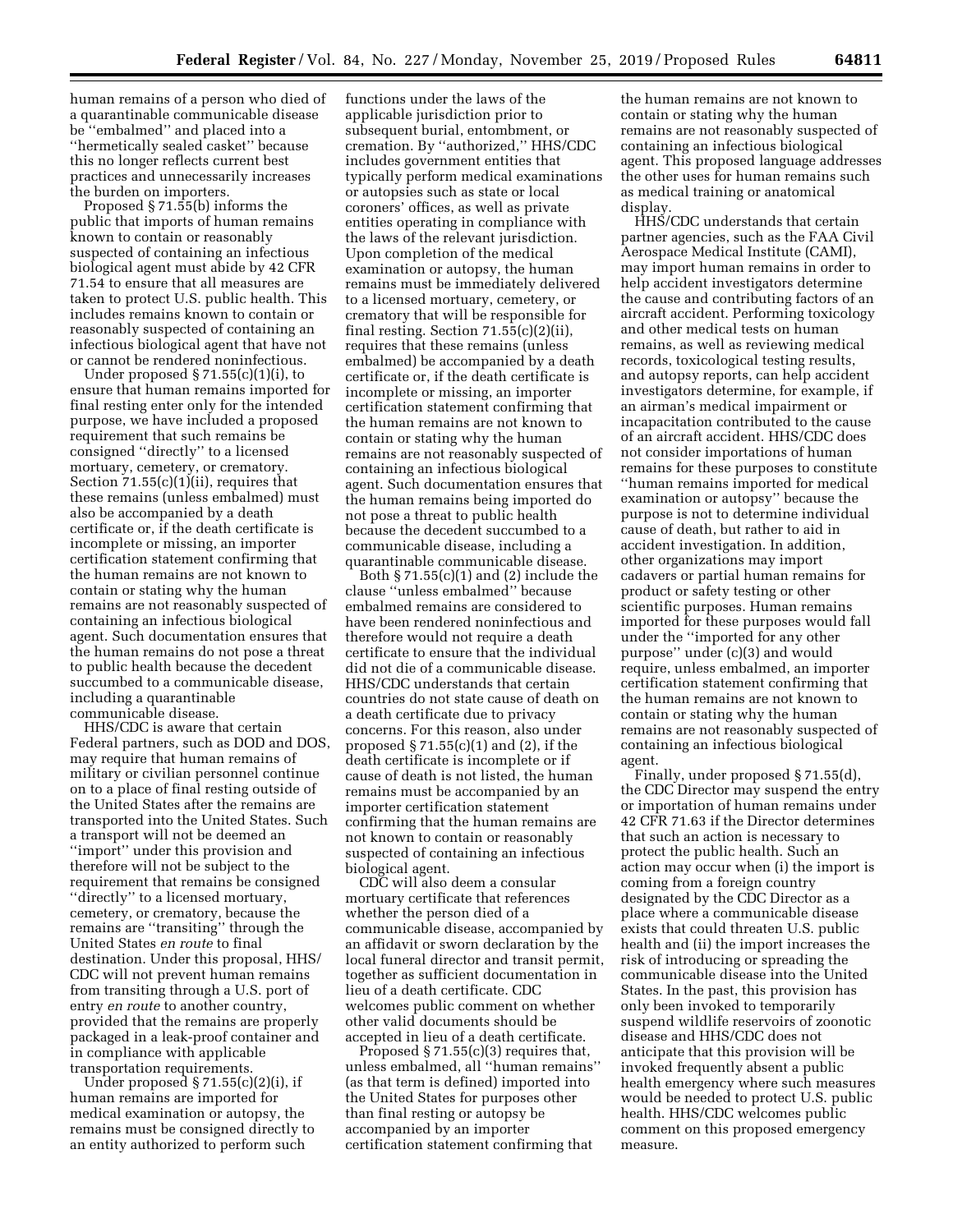# **VI. Required Regulatory Analyses**

# *A. Executive Orders 12866 and 13563*

Executive Orders 12866 ''Improving Regulation and Regulatory Review,'' and 13563, ''Regulatory Planning and Review,'' direct agencies to assess the costs and benefits of available regulatory alternatives and, if regulation is necessary, to select regulatory approaches that maximize net benefits (including potential economic, environmental, public health and safety effects, distributive impacts, and equity). Executive Order 13563 emphasizes the importance of quantifying both costs and benefits, reducing costs, harmonizing rules, and promoting flexibility.

### Statement of Need

As discussed in more detail above, HHS/CDC proposes to amend two provisions within its foreign quarantine regulations (specifically, 42 CFR 71.50 and 71.55) to provide additional clarity and safeguards to address the risk to public health from the importation of human remains into the United States. In recent years, HHS/CDC has received an increased number of notifications regarding the importation of body parts that are improperly packaged (*e.g.,*  contained in garbage bags or coolers susceptible of leaking fluid) or that lack proper documentation (*e.g.,* importers stating only that the remains are to be used for ''training.'').7 8 In some cases, importers have misrepresented the contents of the package or the remains were found to be leaking.

HHS/CDC has two regulatory provisions that control the safe importation of human remains into the United States:

• Under § 71.54, CDC requires an import permit for the importation of a whole body or body part that is known to contain or reasonably suspected of containing an infectious biological agent.

• Under current § 71.55, CDC requires that imported human remains be cremated, or properly embalmed and placed in a hermetically sealed casket, or accompanied by a permit issued by the CDC Director if the cause of death was a quarantinable communicable disease.

Because both §§ 71.54 and 71.55 are applicable to imported human remains, CBPU.S. Customs and Border Protection agents often hold bodies and body parts

for several days at the port of entry until a determination is made as to which regulatory provision should apply. In the past, while CDC has published guidance to its website, it now believes that further rulemaking is needed to address these concerns. Therefore, HHS/ CDC is now proposing to formally amend its regulations to codify current policy, to clarify roles and responsibilities, and to better inform importers what requirements may apply, including when a permit may be needed. These changes are not intended to affect the operations of other Federal partners who have equities in either the importation of human remains or the regulation of such imports.

The proposed regulatory changes described in the preamble and reported below are a codification of current requirements authorized under existing 42 CFR 71.32(b), 71.54, 71.55, and 71.63, and described in guidance. Since this NPRM does not change the regulatory baseline, HHS/CDC expects minimal economic impacts on importers of human remains, Department of Homeland Security/Customs and Border Protection/Transportation Security Administration (DHS/CBP, DHS/TSA,), HHS/CDC, Department of State (DOS), airline or other industries that facilitate the importation of human remains, or state and local public health departments (Ph.D.s).

HHS/CDC regulations are necessary to correct the market failure in which human remains are improperly packaged (*e.g.,* contained in garbage bags or coolers susceptible of leaking fluid) or that lack proper documentation that could pose additional risk to individuals in the event of an accidental exposure. These changes should reduce risks of exposure for other non-importer stakeholders (*e.g.,* carrier or vessel staff, other travelers, TSA or CBP staff who inspect cargo) to communicable diseases. The container requirement limits exposures to leaking fluids. The documentation requirements ensure that human remains that pose a public health risk are accompanied with the proper permit documentation under existing 42 CFR 71.54 or are consigned ''directly'' to a licensed mortuary, cemetery, or crematory. If human remains are consigned directly to a licensed mortuary, cemetery, or crematory, the human remains will be handled by professionals with experience handling human remains. Otherwise, the documentation and container requirements would limit others' exposure to human remains or may provide additional information (via the documentation requirements) on

potential public health risks in the event of an exposure.

The requirements specified under proposed 42 CFR 71.55(a) conform with existing CDC guidance that human remains should be transported in a leakproof container that is packaged and shipped in accordance with all applicable legal requirements. For human remains for which the cause of death was a quarantinable communicable disease, HHS/CDC requirements will change from the more restrictive hermetically sealed casket to the less restrictive leakproof container. These requirements are also consistent with requirements imposed by the four largest U.S. carriers in 2019 for transport of human remains (*i.e.,* Delta, American, United, and Southwest Airlines). In practice, HHS/CDC is unaware of any imported human remains of individuals who died of a quarantinable disease in the previous 15 years. HHS/CDC proposes to eliminate specific requirements under current § 71.55 that human remains of a person who died of a quarantinable communicable disease be ''embalmed'' and placed into a ''hermetically sealed casket'' because this no longer reflects current best practices and would unnecessarily increase the burden on importers.

The requirements under proposed 42 CFR 71.55(b) simply refer to existing permit requirements described in 42 CFR 71.54 for all imported human remains known to contain or reasonably suspected of containing an infectious biological agent. There is no change to 42 CFR 71.54, simply clarification of when 42 CFR 71.54 should apply to transport of human remains. The requirements under proposed 42 CFR 71.55(c) clarify the documentation requirements for un-embalmed human remains imports that do not need permits according to existing 42 CFR 71.54. These documentation requirements are consistent with existing practices in the Department of State's Foreign Affairs Manual and consistent with other agencies' requirements for transporting human remains to facilitate U.S. Customs Clearance.

HHS/CDC qualitatively considered alternatives to codifying current practice. HHS/CDC considered a lessrestrictive requirement than transport of human remains in a leakproof container. Qualitatively, HHS/CDC does not believe this regulatory action would significantly change the current status quo. As noted, the current requirements of the four largest U.S. carriers to ship human remains are already consistent with the HHS/CDC's leakproof container requirement. If HHS/CDC chose not to

<sup>7</sup>*[https://www.washingtonpost.com/news/](https://www.washingtonpost.com/news/morning-mix/wp/2016/03/26/the-husband-and-wife-duo-who-allegedly-dismembered-diseased-bodies-and-sold-them-for-profit/)  [morning-mix/wp/2016/03/26/the-husband-and](https://www.washingtonpost.com/news/morning-mix/wp/2016/03/26/the-husband-and-wife-duo-who-allegedly-dismembered-diseased-bodies-and-sold-them-for-profit/)wife-duo-who-allegedly-dismembered-diseased[bodies-and-sold-them-for-profit/.](https://www.washingtonpost.com/news/morning-mix/wp/2016/03/26/the-husband-and-wife-duo-who-allegedly-dismembered-diseased-bodies-and-sold-them-for-profit/)* 

<sup>8</sup>*[https://www.reuters.com/investigates/special](https://www.reuters.com/investigates/special-report/usa-bodies-brokers/)[report/usa-bodies-brokers/.](https://www.reuters.com/investigates/special-report/usa-bodies-brokers/)*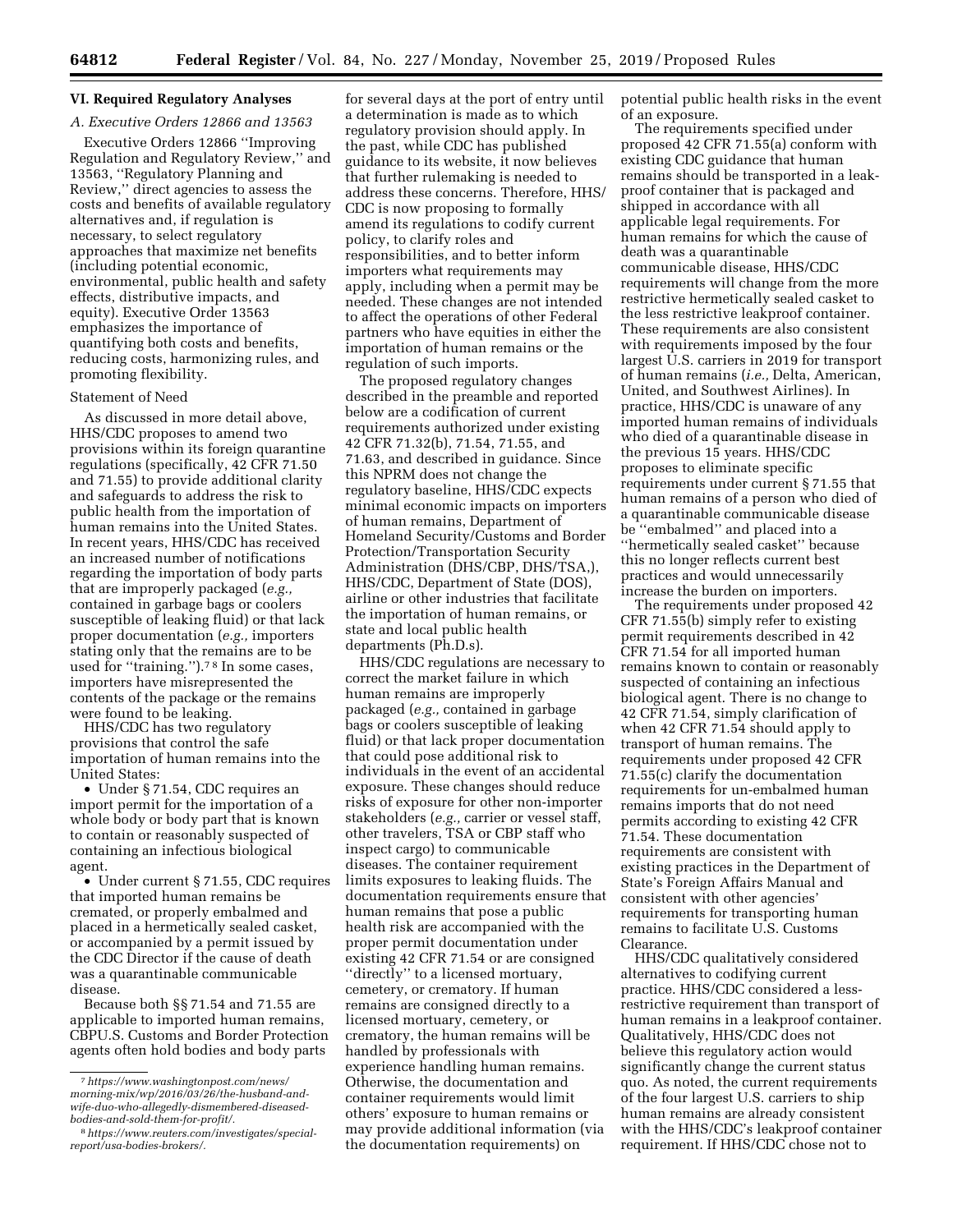regulate the type of container, airlines may choose to maintain their existing requirement for transporting human remains internationally in leakproof containers to avoid exposures to their employees, which may also be regulated, after entry through ports of entry, under the U.S. Department of Labor's Occupational Safety and Health Administration's requirements (refer to 29 CFR 1910.1030). In addition, importers (other than colleges, hospitals, or laboratories) of human remains for purposes other than burial, entombment, or cremation may already be subject to U.S. Department of Transportation packaging requirements delineated in 49 CFR 173.199. These requirements are more restrictive than HHS/CDC's leakproof container requirement.

Another alternative would be to require a more restrictive requirement, such as a hermetically sealed casket, to import all un-embalmed human remains. Qualitatively, the cost of this alternative would be much more expensive than the status quo guidance and HHS/CDC does not believe the marginal improvement to public health would justify the substantially increased cost of requiring hermetically sealed caskets to import all un-embalmed human remains.

HHS/CDC documentation requirements are consistent with existing international agreements and instruments governing the international transportation of human remains as noted in the DOS Foreign Affairs Manual, 7 FAM 252(b).9 The documentation requirements listed in proposed 42 CFR 71.55(c) only apply to human remains that are not embalmed. Since the majority of human remains imported for burial, entombment, or cremation are embalmed, most importations would not be affected by this codification of current practice.

A less restrictive alternative would be to also omit the documentation requirements for un-embalmed human remains. However, as noted in 7 FAM 258, DOS states that the consular mortuary certificate is designed to facilitate U.S. Customs Clearance. In addition, DOS requests a certificate of death, an affidavit by the local funeral director, and a transit permit as required

by local laws to support exporting human remains. It should be noted that the documentation requested by DOS to support the transportation of cremated human remains (which are exempt from HHS/CDC requirements) are similar to the requested documentation for noncremated human remains.10 In general, HHS/CDC would expect that death certificates or the Affidavit of Foreign Funeral Director and Transit Permit would be created in the event of an overseas death and would be available for most human remains imported for burial, entombment, or cremation. However, it may not be necessary to provide either a (translated) death certificate or to translate the Affidavit of Foreign Funeral Director or Transit Permit. Thus, the primary cost may be for translation services for these documents if human remains are imported from a non-English-speaking country. Since the importation of most human remains are already facilitated by DOS consular offices, translated documentation may already be provided to U.S. consular offices in most cases. Without the documentation required in this NPRM, it would not be possible for HHS/CDC to confirm that individuals did not die from a quarantinable communicable disease or otherwise pose a public health risk to individual exposed to their un-embalmed remains. In the past, HHS/CDC has not routinely had issues obtaining these documents for imported, un-embalmed human remains for burial, entombment, or cremation in the past, but would welcome public comment on the cost of producing such documentation. Qualitatively, HHS/CDC believes that the costs associated with increased risk of exposure to un-embalmed human remains infected with communicable diseases justify the expense for the documentation requirements codified in proposed 42 CFR 71.55(c) for unembalmed human remains.

A more restrictive documentation requirement would be to require that all importations of human remains (*i.e.,*  embalmed remains as well as unembalmed remains) comply with this documentation requirement. However, HHS/CDC does not believe that the public health risks posed by embalmed human remains (*e.g.* exposure to embalming fluids) shipped in leakproof containers necessitate additional documentation requirements for public health purposes.

HHS/CDC also considered an alternative in which different requirements would apply to different countries. However, since most human remains that are imported to the United States were U.S. citizens, permanent residents, or their relatives, HHS/CDC does not generally believe the risk of exposure to communicable diseases is likely to vary depending based on the country from which human remains are imported. HHS/CDC does address the potential need to apply different requirements to different countries in proposed 42 CFR 71.55(d). The CDC Director may suspend the entry or importation of human remains under 42 CFR 71.63 if the Director determines that such an action is necessary to protect the public health. Such an action may occur when (i) the import is coming from a foreign country designated by the CDC Director as a place where a communicable disease exists that could threaten U.S. public health and (ii) the import increases the risk of introducing or spreading the communicable disease into the United States. In the past, this provision has only been invoked to temporarily suspend wildlife reservoirs of zoonotic disease and HHS/CDC does not anticipate that this provision will be invoked frequently absent a public health emergency where such measures would be needed to protect U.S. public health.

The rest of the economic evaluation below focuses on estimation of the potential costs and benefits of the requirements included in this NPRM relative to the current status quo.

#### Economic Impact

DOS works with U.S. residents to process the required documentation for importing human remains into the United States for burial, entombment, or cremation. Their requirements are reported in the current version of the Foreign Affairs Manual (FAM). In 7 FAM 252(a)(3), DOS notes that CDC's authority is not limited to quarantinable communicable diseases but extends to the importation of remains of persons who died of other communicable diseases. Specifically, 7 FAM 252(a)(3) states that ''In general, U.S. public health requirements will be satisfied if the remains are shipped in a leak-proof container and accompanied by the death certificate or the consular mortuary certificate, which must state that the deceased did not die from a quarantinable communicable disease. A leak-proof container is one that is puncture-resistant and sealed in a manner to contain all contents and prevent leakage of fluids during handling, storage, transport, or shipping. While additional restrictions are not generally employed, CDC reserves the right to do so on a case-by-

<sup>9</sup>The international agreements and instruments listed in 7 FAM 252(b) are (1) Council of Europe, Agreement on The Transfer Of Corpses, Signed at Strasbourg, October 26th, 1973; (2) Pan American World Health Organization, XVII Pan American Sanitary Conference, XVIII Regional Committee Meeting, Resolution XXIX, adopted in Washington, October 7th, 1966, International Transportation Of Human Remains; and (3) International Arrangements Concerning the Conveyance of Corpses, Signed at Berlin, February 10, 1937. 10 Refer to 7 FAM 256.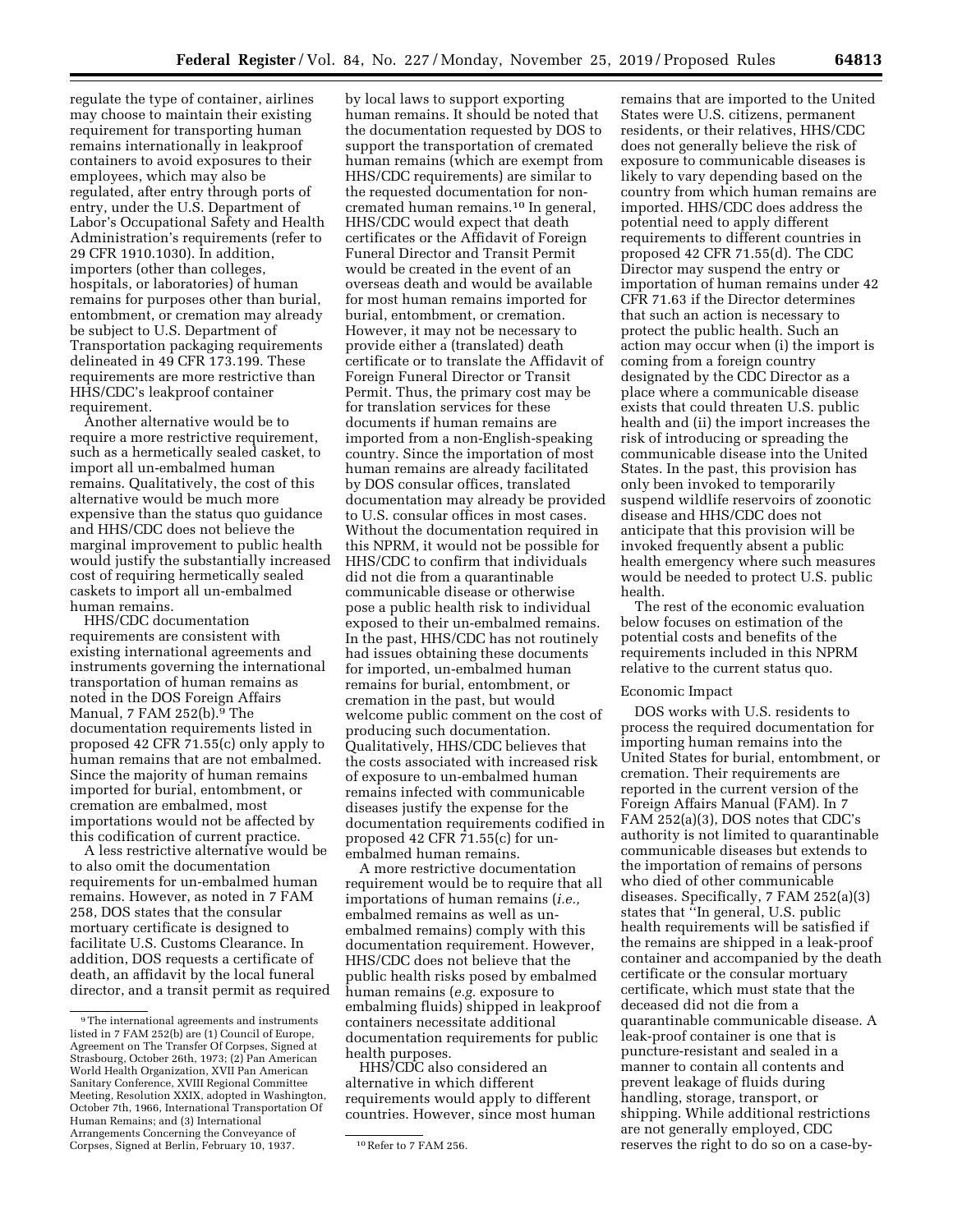case basis when necessary to prevent the spread of disease.''

This description is consistent with the codification of requirements of human remains for the purposes of burial, entombment, or cremation under proposed 42 CFR 71.55 as summarized above. Because this is a codification of current practice, the economic impact on importers of human remains and DOS are expected to be minimal. To

estimate the cost to DOS to update the FAM to include references to proposed 42 CFR 71.55, the cost was estimated by assuming that 1 GS–14, step 5 employee and one GS–15, step 5 employee each spend 40 hours (*i.e.,* 80 hours in total) for any updates to cite the language in proposed 42 CFR 71.55. The hourly wage rates for these two employees based in Washington-Baltimore-Arlington, DC-MD-VA-WV-PA are

\$62.23 (GS–14) and \$73.20 (GS–15).11 To account for the non-wage benefits, we multiplied the wage cost by two to result in a total cost estimate of \$10,834. The costs for CBP and CDC are expected to be similar (Table 1), because this change is a codification of current practice. Thus, the expected one-time costs associated with codification for all three agencies can be estimated at \$31,906.

TABLE 1—SUMMARY OF THE ONE-TIME COSTS IN 2018 USD TO UPDATE OFFICIAL DOCUMENTS FOR DEPARTMENT OF STATE (DOS), CENTERS FOR DISEASE CONTROL AND PREVENTION (CDC), AND CUSTOMS AND BORDER PROTECTION (CBP) COSTS FROM THE CODIFICATION IN PROPOSED 42 CFR 71.55 OF THE REQUIREMENTS AUTHORIZED UNDER EXISTING 42 CFR 71.32(b), 71.54, AND 71.63

| Aaencv | Cost components                                                                                                                                                                                           | Hourly<br>wage rate 12  | Multiplier<br>for non-wage<br>benefits and<br>overhead | Total                        |
|--------|-----------------------------------------------------------------------------------------------------------------------------------------------------------------------------------------------------------|-------------------------|--------------------------------------------------------|------------------------------|
| DOS    | 80 hours split between GS-14, step 5 and GS-15, step 5 levels<br>CDC  80 hours split between GS-14, step 5 and GS-15, step 5 levels<br>CBP  80 hours split between GS-14, step 5 and GS-15, step 5 levels | 67.72<br>63.99<br>67.72 |                                                        | \$10,834<br>10.238<br>10.834 |
| Total  |                                                                                                                                                                                                           |                         |                                                        | \$31,906                     |

Individuals importing human remains for purposes other than burial, entombment, or cremation, may be less familiar with CDC requirements authorized under existing 42 CFR 71.32(b) and 71.54. As a result, importers of human remains for other purposes may not be aware of the requirement that human remains must arrive in an appropriate, leak-proof shipping container as specified under proposed 42 CFR 71.55(a). In addition, they may not be aware that, unless human remains are embalmed and therefore rendered noninfectious, they must be accompanied by a death certificate listing cause of death or that if the death certificate is incomplete or if cause of death is not listed, the human remains must be accompanied by an importer certification statement either confirming that the human remains are not known to contain or stating why the human remains are not reasonably suspected of containing an infectious biological agent as specified under proposed 42 CFR 71.55(c). In addition,

importers would need to apply for a permit under existing 42 CFR 71.54 if they are unable to demonstrate that human remains are not reasonably suspected of containing an infectious biological agent. Upon publication of a final rule, CDC will update its website to ensure that importers have access to the most up-to-date information regarding packaging and documentation requirements for human remains.

The codification of existing requirements should not result in an additional regulatory burden and should help reduce the costs by reducing confusion regarding the requirements for importing human remains for purposes other than burial, entombment or cremation. However, as an upper bound cost estimate, we assumed that one additional importer would apply for a permit to import human remains for other purposes every other year after the final rule goes into effect. When importers first apply for a permit, the greatest expense is associated with the need for DSAT to perform an inspection

of the importers' facilities and to document their findings. This process also requires time for importers to support the inspection and respond to questions from DSAT subject matter experts. HHS/CDC estimated the amount of time per inspection to include about 20 hours of staff time split between the GS–12, GS–13, and GS–14 pay levels. To estimate costs, HHS/CDC assumed the staff would be compensated at step 5 as summarized in Table 2. In addition to hourly wages, non-wage benefits and overhead costs were estimated by multiplying the wage cost by two. The average round trip airfare for flights from Atlanta was estimated at \$367 using data from the Bureau of Transportation Statistics.13 The average Federal per diem for lodging, meals, and incidental expenses was estimated at \$158 per day for one day.14 Assuming that inspections occur on average (0.5 times per year, the annual cost would be estimated at \$1,518 per year.

<sup>11</sup>U.S. Office of Personnel and Management. *[https://www.opm.gov/policy-data-oversight/pay](https://www.opm.gov/policy-data-oversight/pay-leave/salaries-wages/2018/general-schedule/)[leave/salaries-wages/2018/general-schedule/.](https://www.opm.gov/policy-data-oversight/pay-leave/salaries-wages/2018/general-schedule/)*  Accessed on March 27, 2019.

<sup>12</sup>U.S. Office of Personnel and Management. *[https://www.opm.gov/policy-data-oversight/pay-](https://www.opm.gov/policy-data-oversight/pay-leave/salaries-wages/2018/general-schedule/)*

*[leave/salaries-wages/2018/general-schedule/](https://www.opm.gov/policy-data-oversight/pay-leave/salaries-wages/2018/general-schedule/)*. Accessed on March 27, 2019.

<sup>13</sup>Bureau of Transportation Statistics. Average Domestic Airfares (Atlanta, 2018 Q4). *[https://](https://transtats.bts.gov/AIRFARES/) [transtats.bts.gov/AIRFARES/](https://transtats.bts.gov/AIRFARES/)*. Accessed on June 19, 2019.

<sup>14</sup> *FederalPay.org*. 2018 Federal Per Diem Rates. (Average of 50 states). *[https://www.federalpay.org/](https://www.federalpay.org/perdiem/2018)  [perdiem/2018](https://www.federalpay.org/perdiem/2018)*. Accessed on June 19, 2019.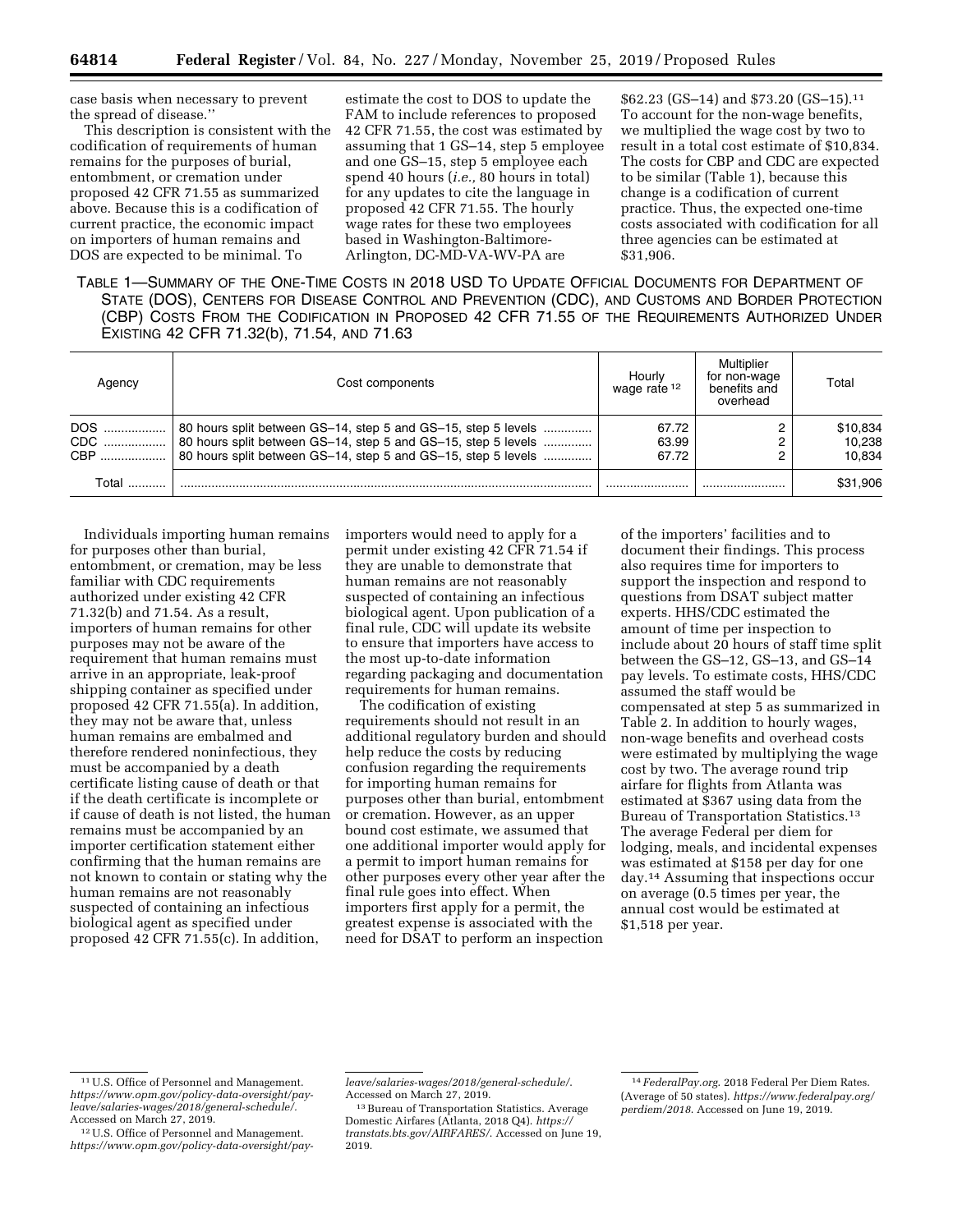In addition to CDC costs, importers would have to spend time to support the inspection and respond to CDC questions. HHS/CDC would welcome public comment on the costs to importers to support such inspections. HHS/CDC assumed the amount of time required would be equivalent to CDC staff time (*i.e.,* about 20 hours) and that the individual working on the

inspection would be compensated at a

rate equivalent to the national average wage rate reported for individuals working as Sales Representatives, Wholesale and Manufacturing, Technical and Scientific Products as reported in the Bureau of Labor Statistics' May 2018 National Occupational Employment and Wage Estimates (Occupation code= 41– 4011).15 Their 2018 reported hourly wage rate was \$44.15. Assuming 0.5

inspections per year and a multiplier of 2 to cover non-wage benefits and overhead, the annual cost for importers was estimated at \$883 per year. In total, the annual cost for increased inspections for CDC (\$1,518) and importers (\$883) was estimated at \$2,401. This should represent an upper bound estimate as HHS/CDC does not anticipate a large increase in inspections as a result of this NPRM.

# TABLE 2—ESTIMATED ANNUAL CDC COST IN 2018 USD FOR INSPECTIONS OF THE FACILITIES FOR AN IMPORTER OF HUMAN REMAINS FOR PURPOSES OTHER THAN FINAL RESTING

| Type of CDC staff          | Number<br>of staff | Number of<br>inspections<br>per year | Number of<br>hours spent<br>per inspection | Average<br>hourly wage<br>rate <sup>16</sup> | Overhead<br>multi-plier | Annual cost |
|----------------------------|--------------------|--------------------------------------|--------------------------------------------|----------------------------------------------|-------------------------|-------------|
|                            | 0.33               | 0.5                                  | 20                                         | \$41.85                                      |                         | \$276       |
|                            | 0.33<br>0.33       | 0.5<br>0.5                           | 20<br>20                                   | 49.76<br>58.80                               |                         | 328<br>388  |
|                            |                    |                                      |                                            |                                              |                         |             |
| Total                      |                    |                                      |                                            |                                              |                         | 993         |
|                            | Airfare 17         | \$367                                | Hotel, food, lodging 18                    |                                              | \$158                   | \$525       |
| Total (personnel + travel) |                    |                                      |                                            |                                              | 1.518                   |             |

The total projected costs over a 10 year time horizon for each government agency and for importers can be estimated using a 3% discount rate.

Table 3 summarizes the present value and annualized value of costs over the full 10-year period. In total, the estimated cost is \$46,977 over 10 years or an annualized value of \$5,507 per year.

TABLE 3—PRESENT VALUE AND ANNUALIZED VALUE OF COSTS IN 2018 USD OVER 10 YEARS USING A 3% DISCOUNT RATE FOR GOVERNMENT AGENCIES AND FOR IMPORTERS OF HUMAN REMAINS FOR PURPOSES OTHER THAN FINAL **RESTING** 

|            | Net present cost<br>over 10-year<br>horizon | Annualized cost<br>over 10-year<br>horizon |
|------------|---------------------------------------------|--------------------------------------------|
| CDC        | \$18.408                                    | \$2,158                                    |
| <b>CBP</b> | 10,518                                      | 1,233                                      |
| DoS        | 10,518                                      | .233                                       |
|            | 7.532                                       | 883                                        |
| T∩tal      | 46.97                                       | 5.507                                      |

In the past, imported human remains for reasons other than burial, entombment or cremation have arrived in inappropriate (*i.e.,* not leak-proof) containers or without sufficient documentation to determine whether such remains may contain or be reasonably suspected of containing an infectious biological agent. This has led to confusion at the port of entry and detention of the human remains pending an investigation. CDC reviewed available importation records and

identified six human remains shipments that required repackaging over the 5 year period from 2014 to 2018. Of the six shipments, four occurred between November 2017 and the end of 2018. These investigations require significant effort to resolve. CDC involvement usually includes scientific, legal, policy, and leadership staff from CDC/DGMQ and CDC/DSAT. In each of these cases, CDC determined that a permit issued according to existing 42 CFR 71.54 would be required when human

remains are reasonably suspected of containing an infectious biological agent if they are without adequate shipping containers or proper documentation, unless they are cremated, embalmed, or otherwise rendered noninfectious per the proposed definition of ''human remains.''

Although the amount of time per investigation event varies, on average, each importation investigation was estimated to require approximately 600 hours of CDC staff time split between

<sup>15</sup>Bureau of Labor Statistics, May 2018 National Occupational Employment and Wage Estimates (Occupation code= 41–4011). *[https://www.bls.gov/](https://www.bls.gov/oes/current/oes_nat.htm)  [oes/current/oes](https://www.bls.gov/oes/current/oes_nat.htm)*\_*nat.htm*. Accessed on June 19, 2019.

<sup>16</sup>U.S. Office of Personnel and Management. *[https://www.opm.gov/policy-data-oversight/pay-](https://www.opm.gov/policy-data-oversight/pay-leave/salaries-wages/2018/general-schedule/)*

*[leave/salaries-wages/2018/general-schedule/](https://www.opm.gov/policy-data-oversight/pay-leave/salaries-wages/2018/general-schedule/)*. Atlanta-Athens-Clarke county-Sandy Springs, GA– AL Accessed on June 19, 2019.

<sup>17</sup>Bureau of Transportation Statistics. Average Domestic Airfares (Atlanta, 2018 Q4). *[https://](https://transtats.bts.gov/AIRFARES/) [transtats.bts.gov/AIRFARES/](https://transtats.bts.gov/AIRFARES/)*. Accessed on June 19, 2019.

<sup>18</sup> *FederalPay.org* 2018 Federal Per Diem Rates. (Average of 50 states). *[https://www.federalpay.org/](https://www.federalpay.org/perdiem/2018)  [perdiem/2018](https://www.federalpay.org/perdiem/2018)*. Accessed on June 19, 2019.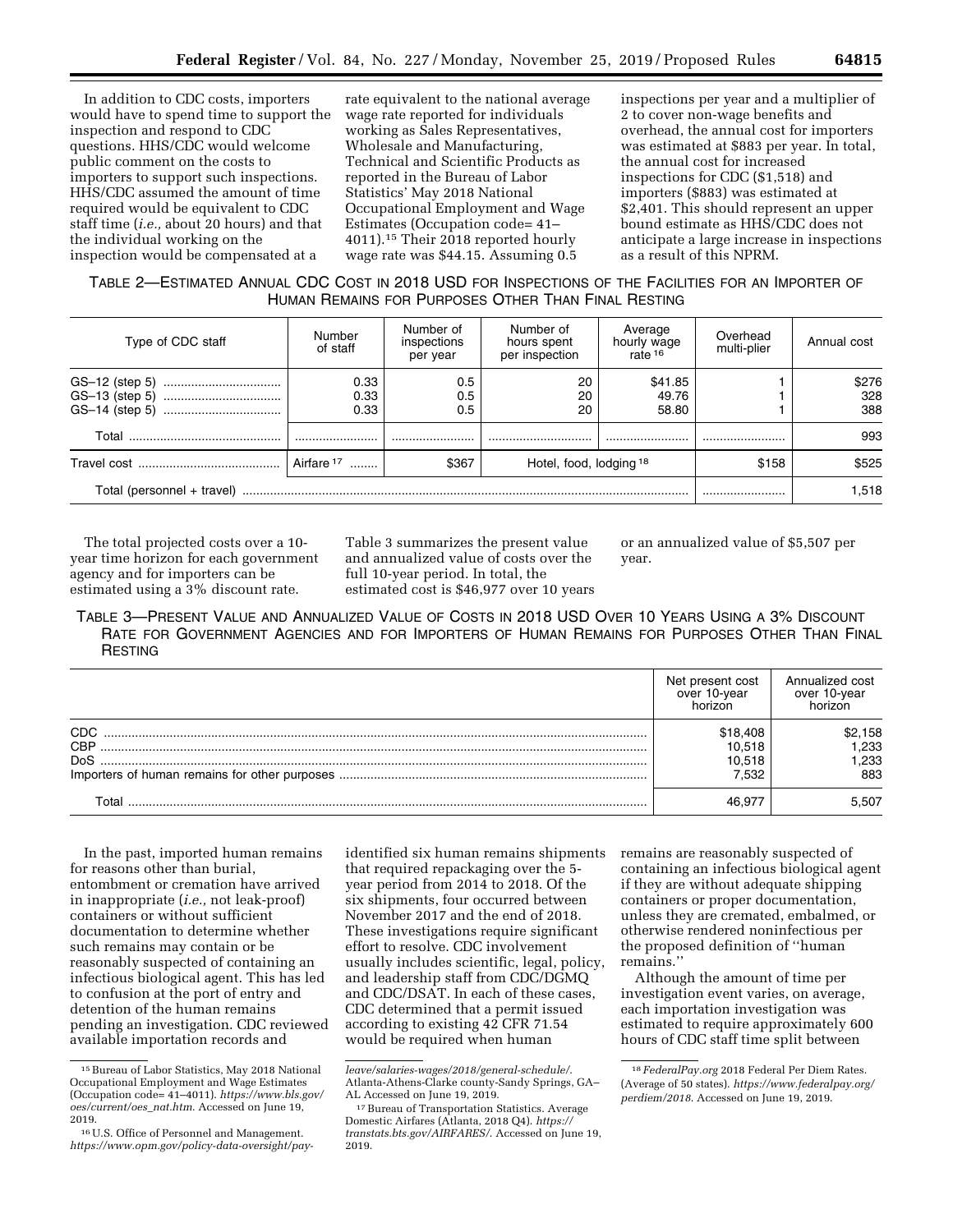the GS–13, GS–14, and GS–15 levels. The time spent included conference calls with the importer and CBP, legal review, permit issuance under 42 CFR 71.54, if applicable, among other activities (Table 4). The 2018 reported hourly wage rates for GS–13, GS–14, and GS–15 employees at step 5 are \$49.76, \$58.80, and \$69.17 per hour respectively in the Atlanta, GA area.19 If this amount of time is split evenly across each level, the estimated cost per investigation would be \$35,546. This amount can then be multiplied by 2 to account for non-wage benefits and

overhead to estimate a total cost of \$71,092 per investigation.

In addition to CDC costs, CBP also incurs costs to deal with each investigation including time spent communicating with CDC. The amount of time spent by CBP is also significant and conservatively estimated at 50% of the time spent by CDC staff. The estimated hourly wage rate for CBP officers was estimated by assuming that the workload would be split evenly across employees at the GS–5, GS–9, GS–11, and GS–12 levels with support from GS–15 managers providing

additional coordination with CDC senior staff. Thus, compensation was split evenly across grades and each grade was assumed to be compensated at the step 5 level using the Washington-Baltimore-Arlington hourly pay scale (on average, \$41.02 per hour).20 This would result in a wage cost of \$12,306. After multiplying wages by 2 to account for non-wage benefits and overtime, the estimated CBP cost would be \$24,614. Adding the CBP and CDC costs, the total cost per investigation event would be  $$71,092 + $24,614 = $95,706.$ 

TABLE 4—BENEFITS (AVERTED COSTS) PER EVENT IN 2018 USD IN WHICH HUMAN REMAINS WITHOUT ADEQUATE DOCU-MENTATION OR SHIPPING CONTAINERS ARE IMPORTED FOR PURPOSES OTHER THAN BURIAL, ENTOMBMENT, OR CRE-MATION AND ARE HELD AT THE PORT OF ENTRY PENDING AN INVESTIGATION

| Agency | Cost components                                                                    | Hourly wage<br>rate $21$ | Multiplier<br>for non-wage<br>benefits and<br>overhead | Total    |
|--------|------------------------------------------------------------------------------------|--------------------------|--------------------------------------------------------|----------|
| CDC    | 600 hours split between GS-13, step 5; GS-14, step 5; and GS-15, step<br>5 levels. | \$59.24                  |                                                        | \$71,092 |
| CBP    | 300 hours at the GS-5, GS-9, GS-11, GS-12, and GS-15, step 5 level                 | 41.02                    |                                                        | 24.614   |
| Total  |                                                                                    |                          |                                                        | 95.706   |

In addition to costs to CDC and CBP, importers of human remains for purposes other than final resting might not use leak-proof containers or fail to provide import permits or importer certification statement(s). When this occurs, importers spend a considerable amount of time communicating with CDC and CBP about missing documentation, searching for missing documentation after those human remains arrive at ports of entry, or repackaging shipments at the importer's expense. This codification of requirements authorized under 42 CFR 71.32(b), 42 CFR 71.54, and 42 CFR 71.55 pertaining to the importation of human remains should reduce confusion. Besides the time spent on searching for documentation and the cost of repackaging, the human remains may begin to decompose during the investigation process, which would affect the value of imports that may otherwise be used for purposes other than final resting. HHS/CDC does not have any way to estimate time for repackaging costs or decomposition costs, but would welcome public comment on these costs. By reducing confusion, some of these costs may be averted when the proposed 42 CFR 71.55 goes into effect. On the other

hand, codification of these requirements may increase the costs of human remains for purposes other than burial, entombment, or cremation if such importations are currently occurring without CBP or CDC oversight.

The one-time costs of updating communications materials and the costs for an additional 0.5 importers per year to undergo an inspection to verify their ability to safely import human remains for purposes other than final resting was estimated to cost \$46,977 over 10 years (annualized cost: \$5,507). These costs can be compared to the benefits (averted costs per investigation after human remains are held at the port of entry because they arrived in a container that was not leak-proof or with improper documentation (\$95,706). During calendar years 2014–2018, there were seven time-intensive investigations for an average 1.4 investigations per year. Among these events, one shipment of human remains was re-exported. The remaining six shipments all required repackaging and were held by CBP for between 2 days and 22 days (average hold: 11.3 days). Of the seven total investigations, six involved human remains imported for purposes other than final resting. One of these shipments was re-exported and the

other five shipments of human remains were cremated after being held by CBP. Four of the seven investigations occurred in 2018, demonstrating an increasing trend in improperly imported human remains.

A comparison can be made between the estimated costs and potential benefits (*i.e.,* averted Federal Government costs for an investigation). This comparison suggests that even if only one held importation requiring investigation will be averted in the 10 years after the codification goes into effect, the expected benefits (averted costs) would exceed expected costs assuming a discount rate of 3% per year. To the extent that this NPRM would increase the number of inspections by DSAT, the need to conduct investigations should decrease proportionately. This is because it is assumed that the need for investigations results from lack of awareness of importation requirements for human remains for purposes other than final resting as authorized under existing 42 CFR 71.32(b), 42 CFR 71.54 and 42 CFR 71.55. However, the inspection process itself should allow importers to fully understand their import requirements in regard to shipping containers, documentation, or permits.

<sup>19</sup>U.S. Office of Personnel and Management. *[https://www.opm.gov/policy-data-oversight/pay](https://www.opm.gov/policy-data-oversight/pay-leave/salaries-wages/2018/general-schedule/)[leave/salaries-wages/2018/general-schedule/](https://www.opm.gov/policy-data-oversight/pay-leave/salaries-wages/2018/general-schedule/)*. Accessed on March 27, 2019.

<sup>20</sup>U.S. Office of Personnel and Management. *[https://www.opm.gov/policy-data-oversight/pay](https://www.opm.gov/policy-data-oversight/pay-leave/salaries-wages/2018/general-schedule/)[leave/salaries-wages/2018/general-schedule/](https://www.opm.gov/policy-data-oversight/pay-leave/salaries-wages/2018/general-schedule/)*. Accessed on March 27, 2019.

<sup>21</sup>U.S. Office of Personnel and Management. *[https://www.opm.gov/policy-data-oversight/pay](https://www.opm.gov/policy-data-oversight/pay-leave/salaries-wages/2018/general-schedule/)[leave/salaries-wages/2018/general-schedule/](https://www.opm.gov/policy-data-oversight/pay-leave/salaries-wages/2018/general-schedule/)*. Accessed on March 27, 2019.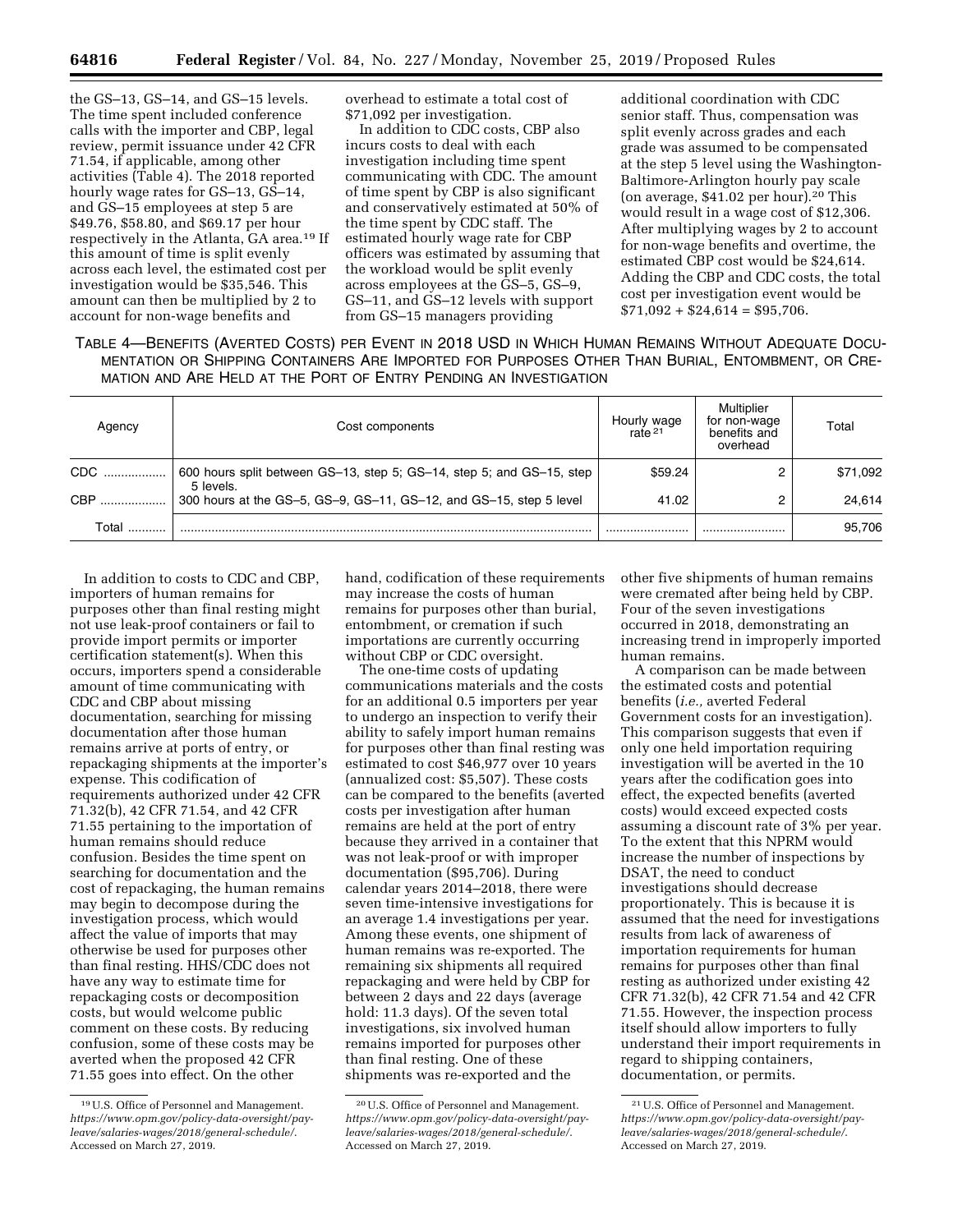In addition to the reduced costs associated with imported human remains for purposes other than burial, entombment, or cremation arriving with inadequate documentation or shipping containers, there may be additional savings for the small numbers of human remains that arrive with insufficient documentation for burial, entombment, or cremation. During calendar years 2014 through 2018, CDC requested additional documentation from seven importers of human remains for burial, entombment or cremation (average 1.4 events per year) and 9 importers of human remains for purposes other than final resting (1.8 events per year). In contrast to the time-intensive investigation events described above, these events were usually resolved quickly because death certificates listing cause of death or importer certification statements either confirming that the human remains were not known to contain or stating why the human remains were not reasonably suspected of containing an infectious biological agent were provided relatively quickly. However, delays still incur some additional time costs that may be averted if the requirements codified in proposed 42 CFR 71.55 are better understood.

Finally, the proposed language in 42 CFR 71.55(d) that existing 42 CFR 71.63 may apply to imported human remains, if the Director designates a foreign country and determines that such an action is necessary to protect the public health, is again codifying an existing requirement. Since its enactment, CDC has applied 42 CFR 71.63 one time, on May 10, 2019, to suspend entry of dogs from Egypt after three dogs with canine rabies virus variant were imported into the United States within four years.<sup>22</sup> However, the suspension has not been in place long enough to do a full economic analysis and a suspension of imports for dogs may not be analogous to a suspension of imports for human remains in terms of economic impact.

#### *B. Executive Order 13771*

Executive Order 13771 ''Reducing Regulation and Controlling Regulatory Costs,'' requires executive departments and agencies to eliminate at least two existing regulations for every new significant regulation that imposes costs. HHS/CDC has determined that this rule imposes no more than de

minimis costs, and therefore not considered a regulatory action.

# *C. The Regulatory Flexibility Act*

Under the Regulatory Flexibility Act, as amended by the Small Business Regulatory Enforcement Fairness Act (SBREFA), agencies are required to analyze regulatory options to minimize significant economic impact of a rule on small businesses, small governmental units, and small not-for-profit organizations. HHS/CDC finds that the NPRM is not expected to change the cost of compliance for small businesses, small governmental units, or small notfor-profit organizations.

# *D. Paperwork Reduction Act of 1995*

HHS/CDC has determined that this NPRM contains proposed information collections that are subject to review by the Office of Management and Budget (OMB) under the Paperwork Reduction Act of 1995 (PRA) (44 U.S.C. 3501– 3520). A description of these proposed provisions is given below with an estimate of the annual reporting and recordkeeping burden. Included in the estimate is the time for reviewing instructions, searching existing data sources, gathering and maintaining the data needed, and completing and reviewing each collection of information. Comments are invited on the following subjects.

• Whether the proposed collection of information is necessary for the proper performance of the functions of HHS/ CDC, including whether the information will have practical utility.

• The accuracy of HHS/CDC's estimate of the burden of the collection of information.

• Ways to enhance the quality, utility, and clarity of the information to be collected.

• Ways to minimize the burden of the collection of information on respondents, including by using information technology.

HHS/CDC currently has approval to collect certain information concerning the importation of dead bodies under two OMB Control Numbers: 0920–0134 *Foreign Quarantine Regulations*  (expiration date 03/31/2022) and 0920– 0199 Application for Permit to Import Biological Agents and Vectors of Human Disease into the United States and Application for Permit to Import or Transport Live Bats (42 CFR 71.54) (expiration date 04/30/2021). This NPRM is proposing updates to one information collection: 0920–0134. CDC is taking public comment on the burden to the public outlined in this update.

Written comments should be received within 60 days of the publication of this NPRM. Please send written comments to Information Collection Review Office, 1600 Clifton Road NE, Atlanta, GA 30333.

# Proposed Projects

(1) Foreign Quarantine Regulations (42 CFR part 71) (OMB Control No. 0920–0134)—Nonmaterial/nonsubstantive change—National Center for Emerging, and Zoonotic Infectious Diseases (NCEZID), Centers for Disease Control and Prevention (CDC).

### Description

Section 361 of the Public Health Service (PHS) Act (42 U.S.C. 264) authorizes the Secretary of Health and Human Services to make and enforce regulations necessary to prevent the introduction, transmission, or spread of communicable diseases from foreign countries into the United States. Legislation and existing regulations governing foreign and interstate quarantine activities (42 CFR parts 70 and 71) authorize CDC quarantine officers and customs personnel to inspect and undertake necessary control measures in order to protect the public's health. Other inspection agencies assist quarantine officers in public health risk assessment and management of persons, animals, and other importations of public health importance, including human remains. Human remains may harbor communicable diseases, and if not packaged and processed according to accepted standards, may represent a risk to handlers and the receiving community.

Requiring a death certificate that states the cause of death (or a specified alternative document) and requiring appropriate packaging of human remains mitigates the introduction and spread of communicable diseases into the United States with a minimum of recordkeeping and reporting as well as a minimum of interference with trade and travel. The death certificate will only be required for those seeking to import human remains that have not been embalmed or otherwise rendered noninfectious.

• At present, HHS/CDC has approval from OMB to collect certain information and impose recordkeeping requirements related to foreign quarantine responsibilities under OMB Control Number 0920–0134 (expiration 05/31/ 2019). HHS/CDC is proposing a nonsubstantive/nonmaterial change to:

• 42 CFR 71.55 Dead Bodies, 42 CFR 71.32(b)—Death certificates (No Form).

• 42 CFR 71.32 Statements or documentation of non-infectiousness (No Form).

<sup>22</sup>CDC (May 10, 2019) Notice of Temporary Suspension of Dogs Entering the United States From Egypt. 84 FR 20628. *[https://](https://www.federalregister.gov/documents/2019/05/10/2019-09654/notice-of-temporary-suspension-of-dogs-entering-the-united-states-from-egypt) [www.federalregister.gov/documents/2019/05/10/](https://www.federalregister.gov/documents/2019/05/10/2019-09654/notice-of-temporary-suspension-of-dogs-entering-the-united-states-from-egypt) [2019-09654/notice-of-temporary-suspension-of](https://www.federalregister.gov/documents/2019/05/10/2019-09654/notice-of-temporary-suspension-of-dogs-entering-the-united-states-from-egypt)[dogs-entering-the-united-states-from-egypt](https://www.federalregister.gov/documents/2019/05/10/2019-09654/notice-of-temporary-suspension-of-dogs-entering-the-united-states-from-egypt)*.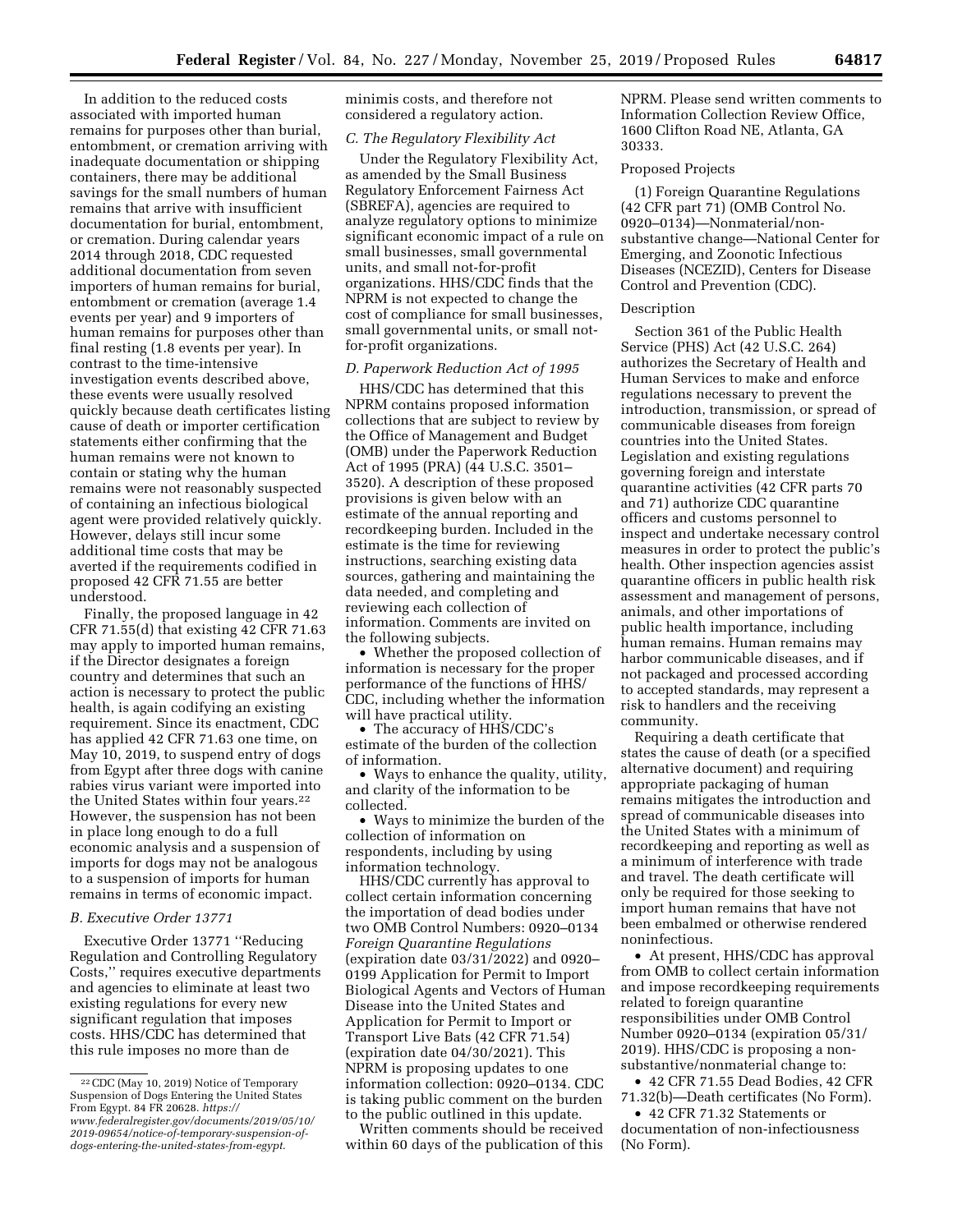### Description of Respondents

Respondents to this data collection are individuals seeking to import human remains into the United States.

There is no burden to respondents other than the time taken to acquire a death certificate for the human remains being imported to the United States or to produce documentation stating that the human remains have been embalmed or otherwise rendered noninfectious. However, death certificates and embalming documentation are routinely produced by mortuary providers or hospitals after a death. DOS also provides a consular mortuary certificate that also commonly states the cause of death for an individual who dies abroad or, if the cause of death is

not known, can reference whether the person died of a communicable disease. HHS/CDC does not anticipate significant additional administrative burden in acquiring these documents.

With data provided by CBP, CDC is updating the estimate of the number of imports of human remains that will require a death certificate from 20 to 150, and increasing by 1850 the estimate of the number of human remains that will require some statement or documentation of non-infectiousness. CDC believes this is a more accurate estimate of the volume of imported human remains imported into the United States, and not an increase in respondent burden. As stated above, both of these documents are routinely provided by mortuary services and do

not represent an increase in respondent burden specifically for this proposed rulemaking

Additionally, as this NPRM proposes to clarify the requirements for importing human remains, HHS/CDC is also proposing to rename the provision. The associated information collections will clearly reference the title:

• 42 CFR 71.55 Importation of Human Remains—Death Certificate (No Form).

• 42 CFR 71.32, 71.55 Statements or documentation of non-infectiousness (No Form).

Table 5 below presents the estimate of annual burden (in hours) associated with the reporting requirement under this OMB control number, accounting for the proposed rule changes.

| TABLE 5—ESTIMATED ANNUAL REPORTING BURDEN 0920–0134 |  |  |  |  |
|-----------------------------------------------------|--|--|--|--|
|-----------------------------------------------------|--|--|--|--|

| Type of<br>respondent | Regulatory provision or form name                                                                             | Number of<br>respondents | Number of<br>responses per<br>respondent | Average<br>burden per<br>response<br>(in hours) | Total burden<br>hours |
|-----------------------|---------------------------------------------------------------------------------------------------------------|--------------------------|------------------------------------------|-------------------------------------------------|-----------------------|
|                       | Importers    42 CFR 71.55 Importation of Human Remains-Death                                                  | 150                      |                                          |                                                 | 150                   |
| $Importer$            | Certificate (No Form).<br>42 CFR 71.32, 71.55 Statements or documentation of<br>non-infectiousness (No Form). | 3.850                    |                                          | 5/60                                            | 321                   |

The estimates are based on experience to date with current recordkeeping and reporting requirements of 42 CFR 71.55 Dead Bodies—Death Certificate (No Form) and 42 CFR 71.32 Statements or documentation of non-infectiousness, are based on discussion with partners at DOS and DHS.

Ω2) Application for Permit to Import Biological Agents and Vectors of Human Disease into the United States and Application for Permit to Import or Transport Live Bats (42 CFR 71.54) (OMB Control No. 0920–0199) No Change Requested—Center for Preparedness and Response, Centers for Disease Control and Prevention.

CDC/DSAT administers OMB Control No. 0920–0199 and does not propose any changes in information collection. Due to DSAT's experience with issuing CDC import permits, DSAT does not expect any additional burden from respondents because respondents understand that any material including human remains that is reasonably suspected of containing an infectious biological agent submits an application for CDC import permit.

On an annual basis, DSAT usually receives approximately 3 applications for importing human remains that are known to contain or reasonably suspected of containing an infectious biological agent. DSAT performs inspection of these requests to ensure

that the facility has the appropriate biosafety conditions to receive these materials. DSAT plans to use current resources for processing any applications received for importing human remains that are known to contain or reasonably suspected of containing an infectious biological agent.

## *E. National Environmental Policy Act (NEPA)*

HHS/CDC has determined that the proposed amendments to 42 CFR part 71 will not have a significant impact on the human environment. Therefore, neither an environmental assessment nor an environmental impact statement is needed.

### *F. E.O. 12988: Civil Justice Reform*

HHS/CDC has reviewed this rule under Executive Order 12988 on Civil Justice Reform and determines that this NPRM meets the standard in the Executive Order.

### *G. E.O. 13132: Federalism*

Under Executive Order 13132, if the rulemaking would limit or preempt State authorities, then a federalism analysis is required. The agency must consult with State and local officials to determine whether the rule would have a substantial direct effect on State or local Governments, as well as whether

it would either preempt State law or impose a substantial direct cost of compliance on them.

HHS/CDC has determined that this NPRM will not have sufficient federalism implications to warrant the preparation of a federalism summary impact statement.

#### *H. Plain Language Act of 2010*

Under 63 FR 31883 (June 10, 1998), Executive Departments and Agencies are required to use plain language in all proposed and final rules. HHS/CDC has attempted to use plain language in this rulemaking to make our intentions and rationale clear and requests input from the public in this regard.

### **List of Subjects in 42 CFR Part 71**

Burial, Communicable diseases, Cremation, Death certificate, Entombment, Human remains, Importer, Infectious biological agent, Leak-proof container, Public health, Quarantinable communicable diseases.

For the reasons discussed in the preamble, we propose to amend 42 CFR part 71 as follows:

# **PART 71—FOREIGN QUARANTINE**

■ 1. The authority citation for part 71 continues to read as follows:

**Authority:** Secs. 215 and 311 of Public Health Service (PHS) Act. as amended (42